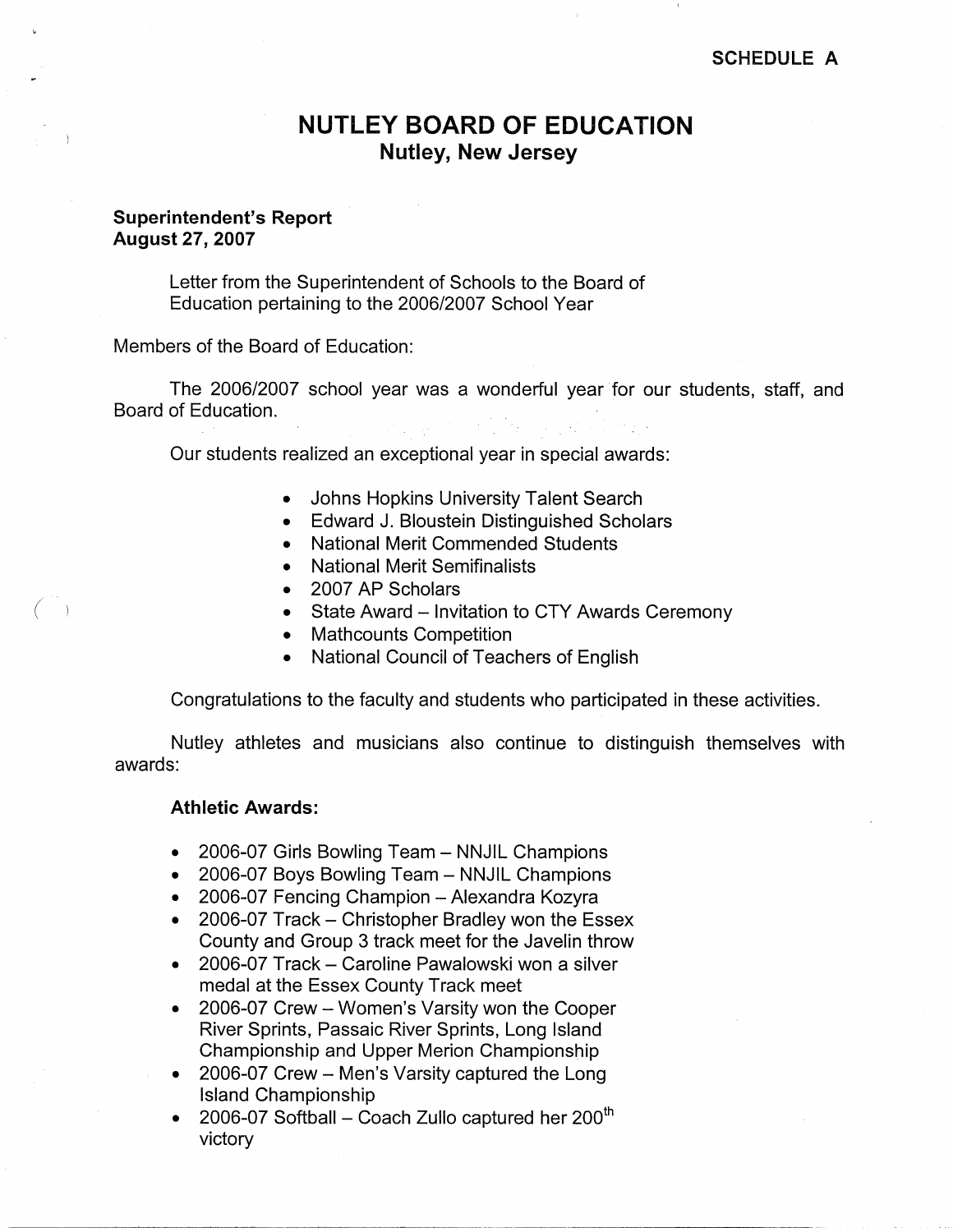### **Music Awards**

• 2006 All State Chorus Diane Aragona Timothy Covey Christopher Georgetti Emma Guerino

Robert Kennedy Rosanna O'Brien Lauren Rauschenberger Joshua Sheldon

• 2006 All State Orchestra Nicholas Coppola

### **Music Department Group Performances**

- The Jazz Labs A&B performed at the Jazz Concert at "Trumpets" in Montclair
- NHS Chamber Music Singers performed at Cathedrals in Venice, Salzburg, Graz and Vienna
- The Concert Choir performed at Carnegie Hall
- The Choralettes, Chamber Singers and Concert Choir participated in the spring musical "The Hot Mikado"
- NHS Winter Guard won the championship of the M.A.C., AAA Division

## **Outstanding Achievement Award**

• National Council of Teachers of English Award for Superior Performance in Writing Raquel George

Additional positive information pertaining to students proceeding to higher education and the scholarships they received, continues to be revealing and is reflected in the following pages. Please note that 87 percent of students will be going on to higher education and that they have been offered a total of \$3,973,328 in scholarship awards. Our graduates continue to attend a diverse array of quality academic institutions throughout the nation.

### **Curriculum Development Occurred in the Following Areas:**

- Alignment with Core Standards-Grades 3 & 4 Social Studies
- Essential Questions in Social Studies-Grade 8 and Grade 8 Vector
- Homebound Policy Committee
- World Languages Curriculum Development of Honors Level Courses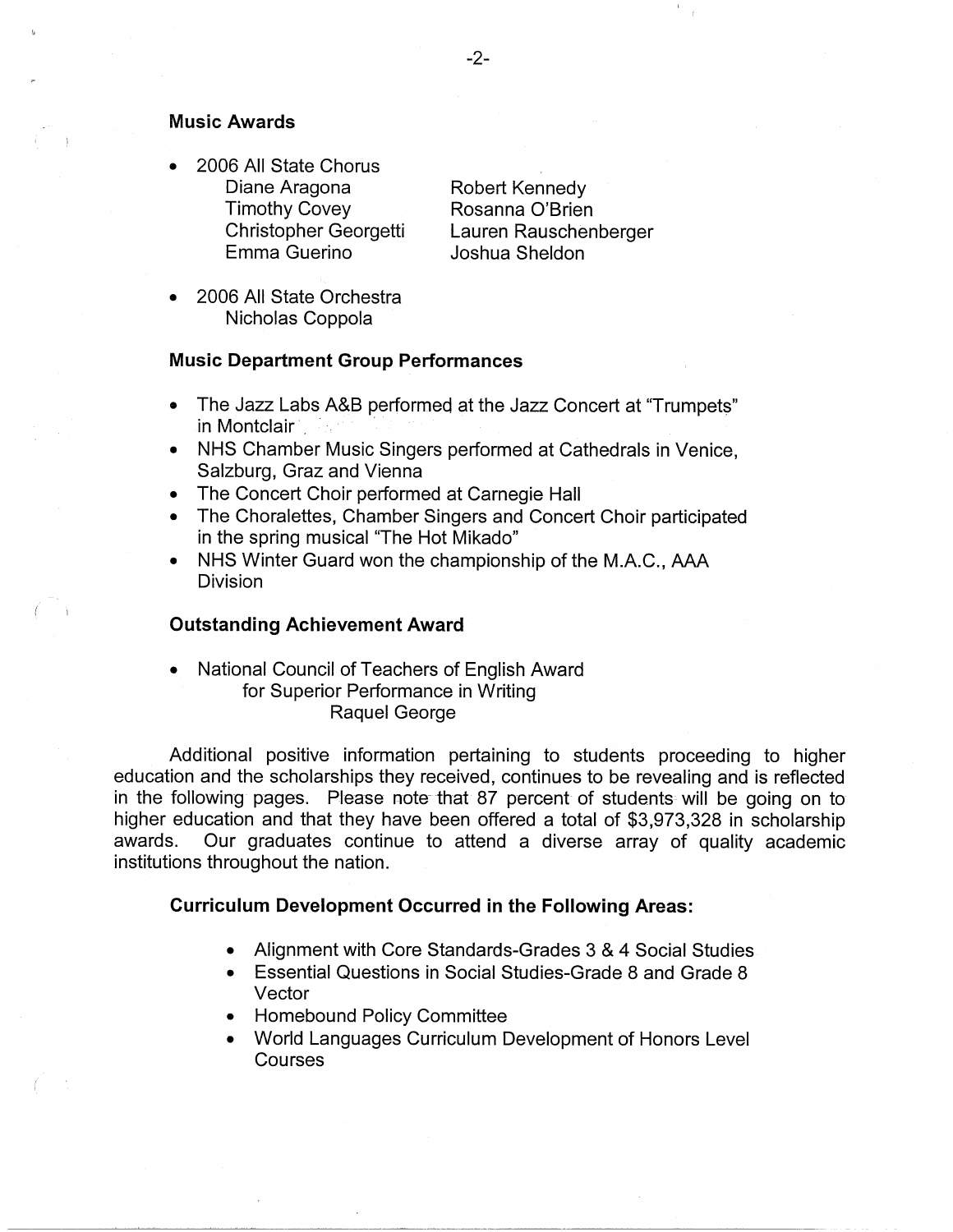## **In-services/Workshops Occurred in the Following Areas:**

- A.E.D. Defibrillator Workshop
- American Red Cross Defibrillator Training
- Designing Technology Integrated Lessons
- ITIP, Professional Development & EAN Workshop
- Integrating Technology
- Lunch & Learn Web Page Design
- Mathematics Workshop
- Solo Software Workshop
- Smartboard Workshop
- Suicide Awareness Workshop
- Technology Basics (2)
- Technology Resources Creating Online Component for Your Course
- Technology Resources NHS Library Data Bases
- Technology Resources Posting Your Own Assignments
- Technology Resources Using Nettrekker

# **The Following Initiatives Continue to be Implemented:**

- No Child Left Behind (NCLB)
- Montclair State University The New Jersey Network for Educational Renewal
- Seton Hall Project Acceleration
- Cisco Networking Academy Program-Levels I & 11
- C.A.S.T. Communications Arts & Science Training-Levels I, II &Ill
- World Languages (Elementary Schools/Seventh Grade)
- Character Education
- Music Programs Madrigals/Jazz Ensemble
- Five Year Facilities Plan
- NJ State Mentoring Program
- Transition Program/Clara Maass
- Staff Professional Development
- Revised Emergency Management Plan
- Summer Enrichment Program
- Alcohol/Tobacco/Drugs

As we begin the 2007/2008 academic year, our school community can be certain that our excellent staff will continue its commitment to the development of our students.

> Joseph Zarra Superintendent of Schools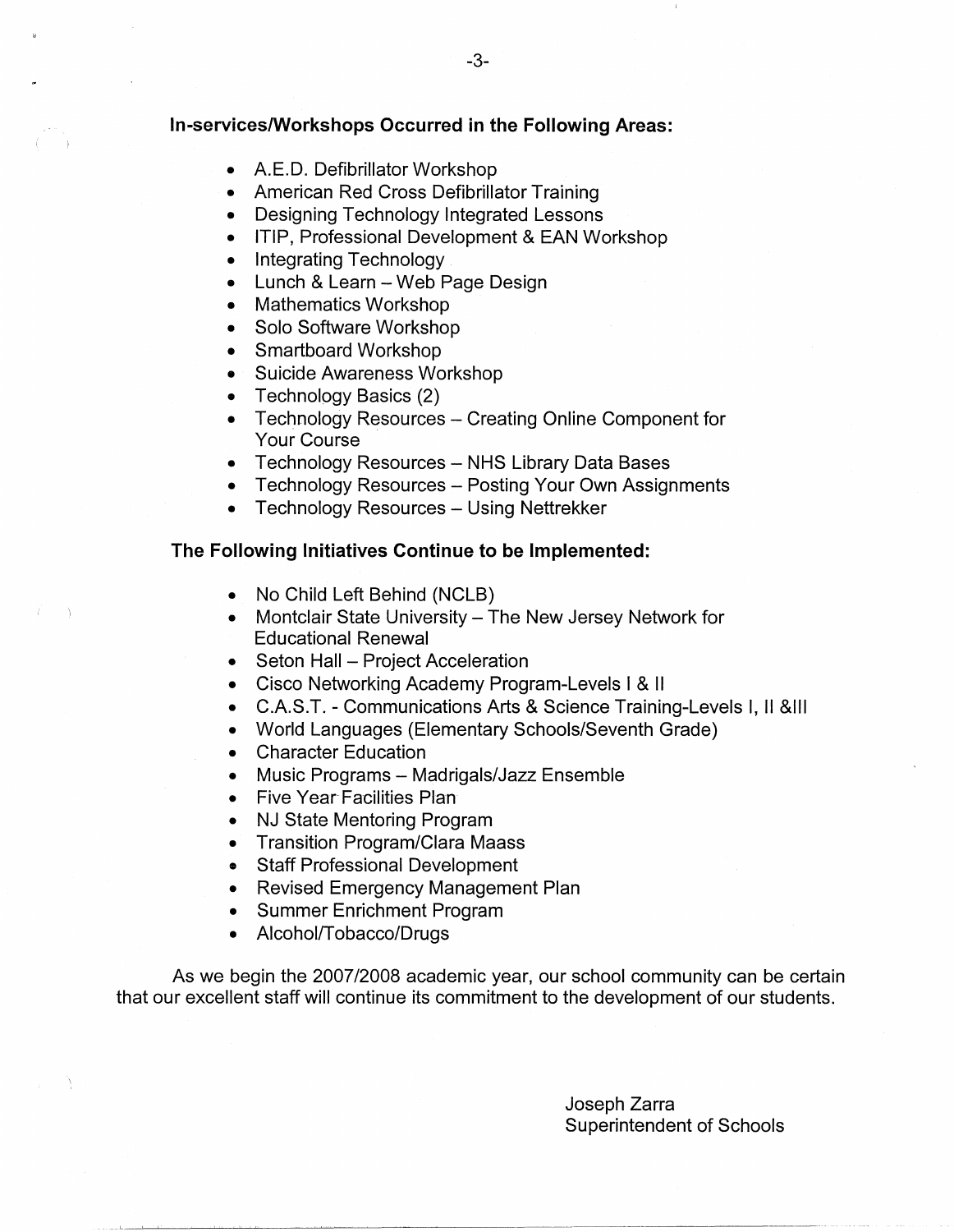# **REPORT ON COLLEGE ADMISSIONS CLASS OF** 2007 **July 31, 2007**

|                                                               |    | 336     |
|---------------------------------------------------------------|----|---------|
|                                                               |    |         |
| % OF CLASS OF 2007 GOING ON TO POST-SECONDARY EDUCATION 92.5% |    |         |
|                                                               |    | (72%)   |
|                                                               |    | (15%)   |
|                                                               |    | (4%)    |
|                                                               | 1  | (.003%) |
|                                                               |    | (6%)    |
| Undecided.                                                    | 11 | (3%)    |
|                                                               |    |         |

# **REPORT ON SCHOLASTIC AWARDS**

# **NUTLEY HIGH SCHOOL GUIDANCE DEPARTMENT**

# **CLASS OF 2007**

**SCHOLARSHIPS** 

\$3,973,328

\$2,013,228

\$3,973,328

OFFERS ACCEPTED

OFFERS DECLINED

- 1

1,960,100

## \$3,973,328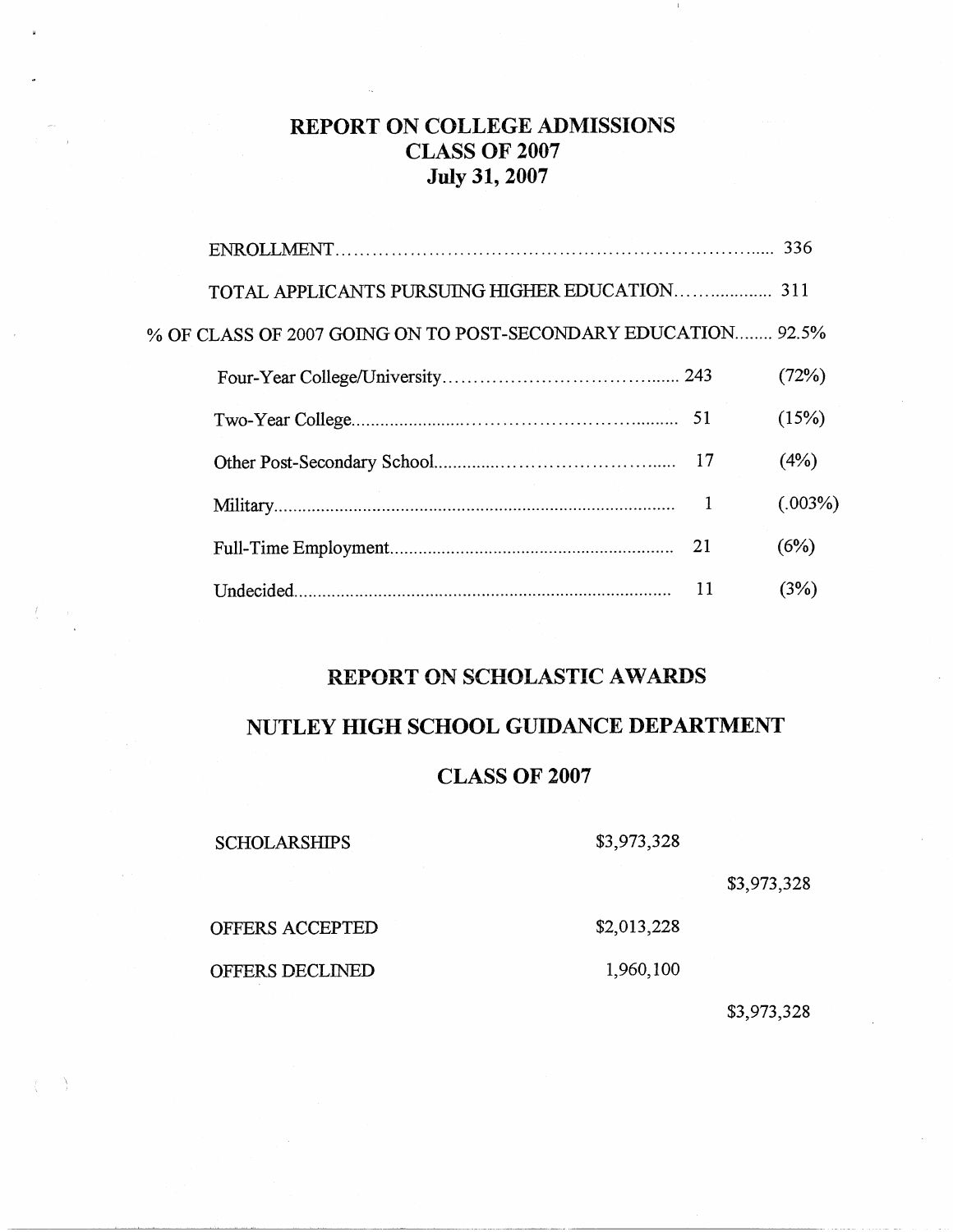#### NUTLEY PUBLIC SCHOOLS OFFICE OF THE SUPERINTENDENT

| To: | Members of the Nutley School community |
|-----|----------------------------------------|
|-----|----------------------------------------|

Date: June 2007

From: The Nutley Board Of Education Subject: 2006/2007 Student Achievement Test Scores

#### NATIONAL

TERRANOVA TEST 2006 National Percentile of Mean NCE

|                | Grade | 1    | 2    | <u>ର</u> | 10  |  |
|----------------|-------|------|------|----------|-----|--|
| Reading        |       | 75.4 | 71.9 | 76       | 79  |  |
| Language Arts  |       | 79.7 | 77.4 | 80       | 81. |  |
| Mathematics    |       | 73.8 | 76.9 | 80       | 84  |  |
| Total          |       | 79.7 | 78.9 | 81       | 84  |  |
| Science        |       | 65.4 | 69.7 | 74       | 69  |  |
| Social Studies |       | 68.5 | 72.4 | 69       | 77  |  |

#### Grade 3 NJ ASK Results 2006/2007

|               | % Part. Prof.<br>General Ed | ALL | % Prof.<br>General Ed | ALL  | % Adv. Proficient<br>General Ed | ALL  | Total % Prof.<br>General Ed | ALL  |
|---------------|-----------------------------|-----|-----------------------|------|---------------------------------|------|-----------------------------|------|
| Language Arts | 4.2                         | 8.7 | 87.1                  | 84.0 | 8.8                             | 7.3  | 95.5                        | 91.3 |
| Mathematics   | 3.3                         | 5.9 | 60.4                  | 59.4 | 36.3                            | 34.4 | 96.7                        | 94.1 |

#### Grade 4 NJ ASK Results 2006/2007

|               | % Part. Prof.<br>General Ed | ALL  | % Prof.<br>General Ed | ALL  | % Adv. Proficient<br>General Ed | ALL  | Total % Prof.<br>General Ed | ALL  |
|---------------|-----------------------------|------|-----------------------|------|---------------------------------|------|-----------------------------|------|
| Language Arts | 8.3                         | 14.2 | 86.3                  | 81.4 | 5.4                             | 4.4  | 91.7                        | 85.8 |
| Mathematics   | 6.2                         | 10.0 | 52.3                  | 47.8 | 41.5                            | 42.1 | 93.8                        | 89.9 |
| Science       | 5.4                         | 7.7  | 37.8                  | 39.8 | 56.8                            | 52.5 | 94.6                        | 92.3 |

#### Grade 5 NJ ASK Results 2006/2007

|               | % Part. Prof.<br>General Ed | <b>ALL</b> | % Prof.<br>General Ed | <b>ALL</b> | General Ed                       | % Adv. Proficient<br>ALL | Total % Prof.<br>General Ed | <b>ALL</b> |
|---------------|-----------------------------|------------|-----------------------|------------|----------------------------------|--------------------------|-----------------------------|------------|
| Language Arts | 2.6                         | 5.3        | 85.5                  | 84.7       | 11.9                             | 10.2                     | 97.4                        | 94.7       |
| Mathematics   | 6.7                         | 10.6       | 66.4                  | 61.4       | 26.9                             | 23.3                     | 93.3                        | 89.4       |
|               |                             |            |                       |            | Grade 6 NJ ASK Results 2006/2007 |                          |                             |            |
|               | % Part. Prof.<br>General Ed | ALL        | % Prof.<br>General Ed | <b>ALL</b> | % Adv. Proficient<br>General Ed  | ALL                      | Total % Prof.<br>General Ed | <b>ALL</b> |
| Language Arts | 5.4                         | 9.1        | 76.1                  | 74.6       | 9.5                              | 8.1                      | 96.2                        | 90.8       |
| Mathematics   | 1.7                         | 4.1        | 98.3                  | 67.0       | 31.3                             | 27.1                     | 98.3                        | 95.9       |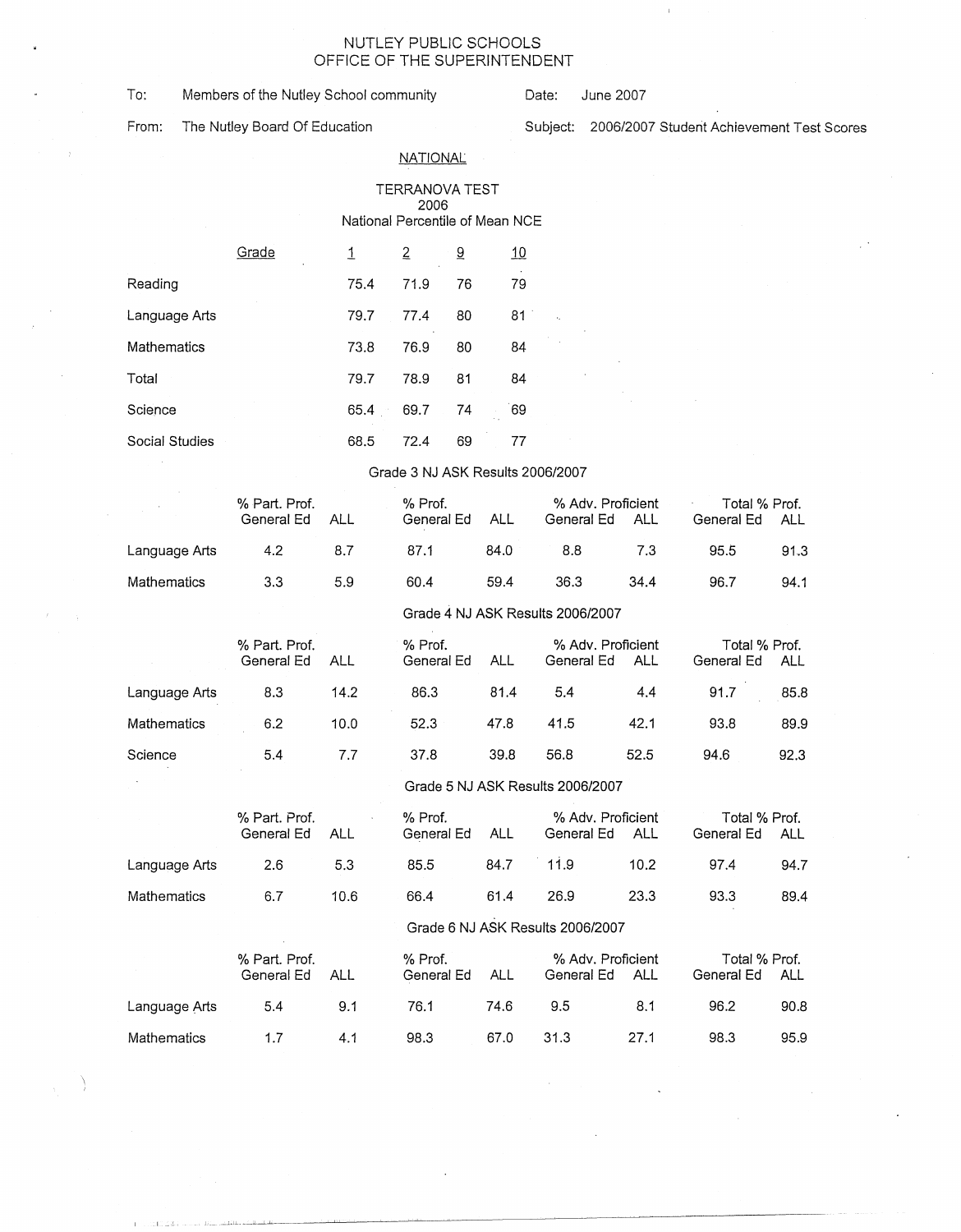# Grade 7.NJ ASK Results 2006/2007

|               | % Part. Prof.<br>General Ed | <b>ALL</b> | % Prof.<br>General Ed | <b>ALL</b> | General Ed                                                 | % Adv. Proficient<br><b>ALL</b> | Total % Prof.<br>General Ed | <b>ALL</b> |
|---------------|-----------------------------|------------|-----------------------|------------|------------------------------------------------------------|---------------------------------|-----------------------------|------------|
|               |                             |            |                       |            |                                                            |                                 |                             |            |
| Language Arts | 3.3                         | 5,6        | 69.0                  | 70.8       | 27.6                                                       | 23.6                            | 96.6                        | 94.4       |
| Mathematics   | 13.8                        | 16.4       | 66.1                  | 65.0       | 20.1                                                       | 18.5                            | 86.2                        | 83.5       |
|               | % Part. Prof.<br>General Ed | ALL.       | % Prof.<br>General Ed | ALL        | Grade 8 GEPA Summary Results 2006/2007<br>General Ed       | % Adv. Proficient<br><b>ALL</b> | Total % Prof.<br>General Ed | ALL        |
| Language Arts | 11.2                        | 16.9       | 75.7                  | 72.0       | 13.1                                                       | 11.1                            | 88.8                        | 83.1       |
| Mathematics   | 12.0                        | 18.8       | 64.7                  | 61.0       | 23.3                                                       | 20.1                            | 88.0                        | 88.0       |
| Science       | 4.3                         | 8.5        | 63.2                  | 63.2       | 32.6                                                       | 28.3                            | 96.8                        | 91.5       |
|               | % Part, Prof.<br>General Ed | <b>ALL</b> | % Prof.<br>General Ed | ALL.       | Grade 11 HSPA Results (% passing): 2006/2007<br>General Ed | % Adv. Proficient<br><b>ALL</b> | Total % Prof.<br>General Ed | ALL        |
| Language Arts | 2.5                         | 7.2        | 77.1                  | 74.9       | 20.3                                                       | 17.8                            | 97.4                        | 85.7       |
| Mathematics   | 11.2                        | 16.6       | 62.5                  | 59.7       | 26.3                                                       | 23.7                            | 88.8                        | 83.4       |

Results such as these are due to a great total effort and we wish to thank everyone.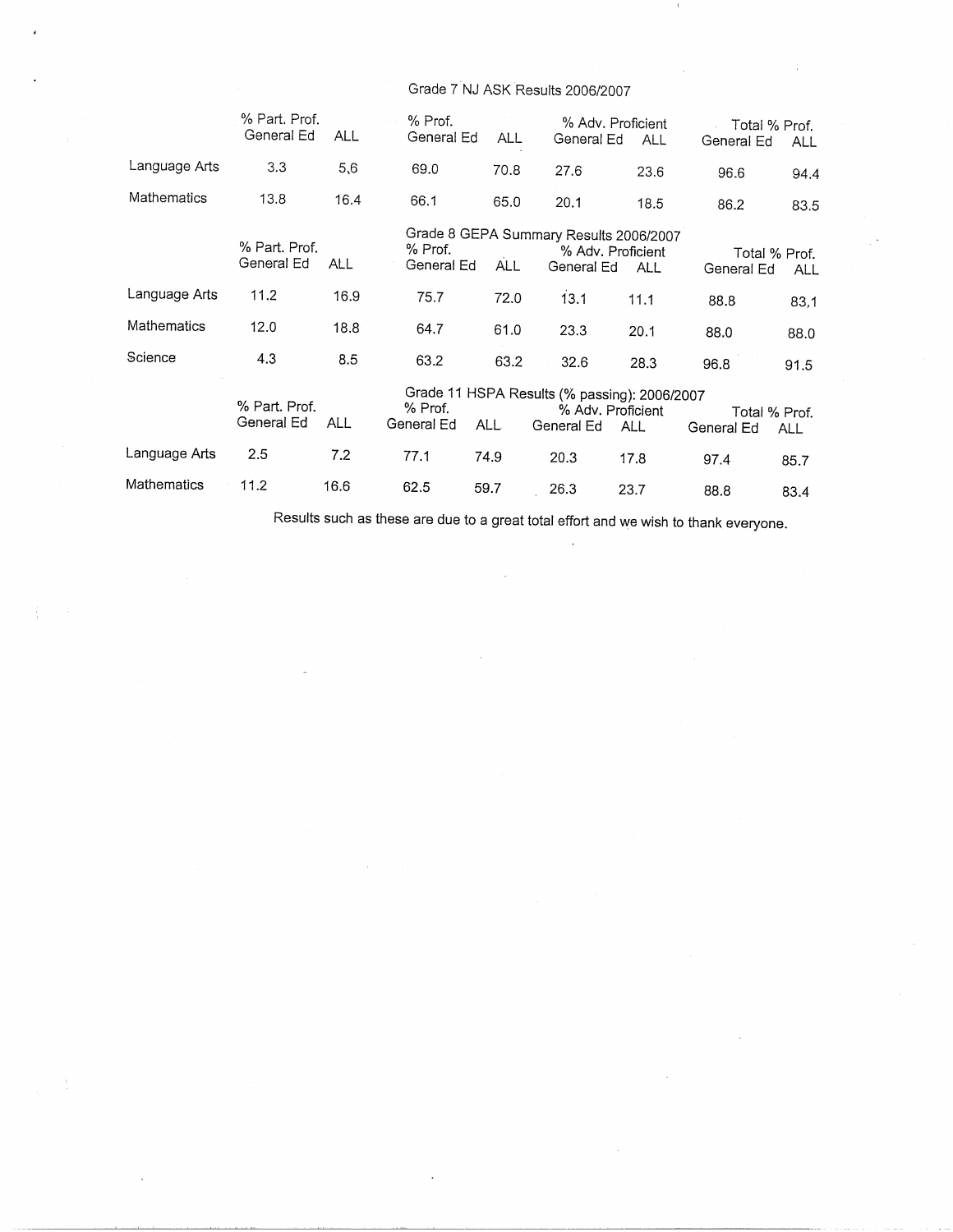# **NUTLEY PUBLIC SCHOOLS Nutley, NJ 07110**

# **2007/2008 PRIORITIES**

### **CONTINUING PRIORITIES**

- Implementation of district five year facilities plan
- Implementation of state-mandated school-level objectives for each school
- Implementation of District Harassment, Intimidation and Bullying Program
- Implementation of District Revised Emergency Management Plan
- Implementation of Stage 1 Science Calendar Curriculum Mapping Grades K-6
- Implementation of Differentiated Instruction/Inclusion Instructional Strategies - Grades K-4
- Implementation of Mathematics Curriculum Grades 5 & 6
- Implementation of the One Step Web Page Grades 5-6
- Implementation of Language Arts New Strategies (Wilson Reading, Four Square Writing) in Elementary Grades
- Implementation of Core Curriculum Content Standards Grades K-12
- Implementation of Computer Courses Grades 7-9

### **NEW PRIORITIES**

# **ACADEMIC/CURRICULUM**

- Review of Facilities Plan Elementary, J.H. Walker Middle School and Nutley High School
- Development of Curriculum Mapping and Testing in Mathematics Grades 7-8
- Review of Practical (Life Skills) and Performing Arts Curriculum Program - Grades 9-12
- Review of Pre-School Special Education Program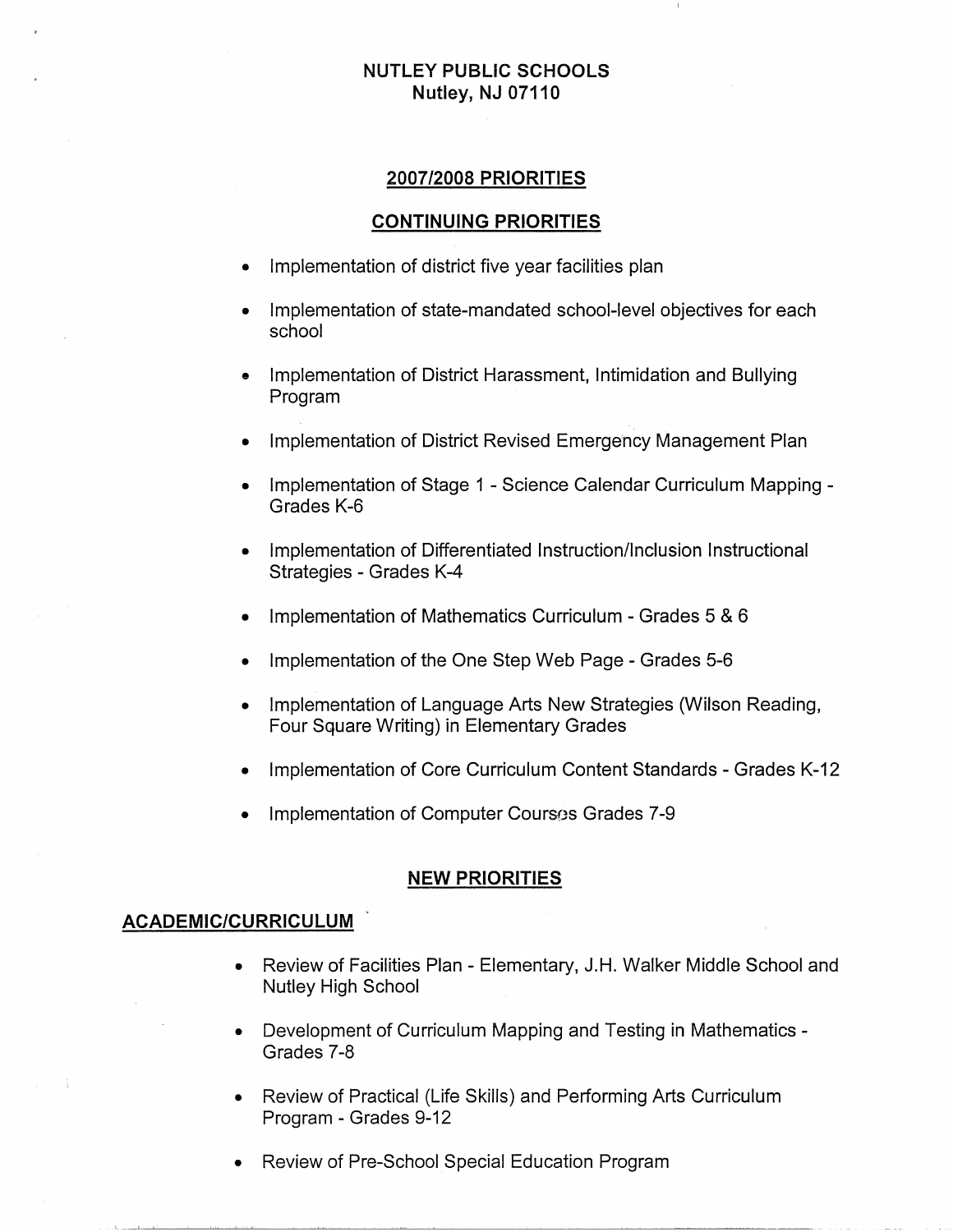- Review Language Arts Literacy and Mathematics Special Education Programs - Grades 7 & 8
- Review of Language Arts Writing Programs Grades 3-8
- Academic Committee to verify that all district-wide approved curriculum is implemented with indicators established for student progress.
- Continue to develop and implement a Gifted and Talented Program
- Expand Foreign Language Program to include all primary grades
- Continue to incorporate the Dare Program into our Health Curriculum
- Develop and implement an Elementary SAC Curriculum
- Continue to meet annual yearly progress district-wide
- Assure vertical and horizontal articulation between elementary schools, middle school and high school grade levels for content areas

# **ATHLETIC**

- Ensure that all student athletes have the opportunity to participate in an educationally sound, interscholastic athletic program
- Review and refine the coaches and parent handbook
- Continue to pursue new opportunities for interscholastic competitions

# **FINANCIAL**

- Ensure that a financial plan is developed-in order to meet district priorities
- Continue finding capital improvement funding

# **FACILITY**

- Develop a scope of work and a reference plan to secure funding to implement an elementary improvement plan
- Review and revamp our facility maintenance plan district-wide
- **<sup>e</sup>**Update the modernization program to reflect the elementary school project; Capital Reserve Fund
- Develop a long-range maintenance program including the reorganization of the Maintenance Unit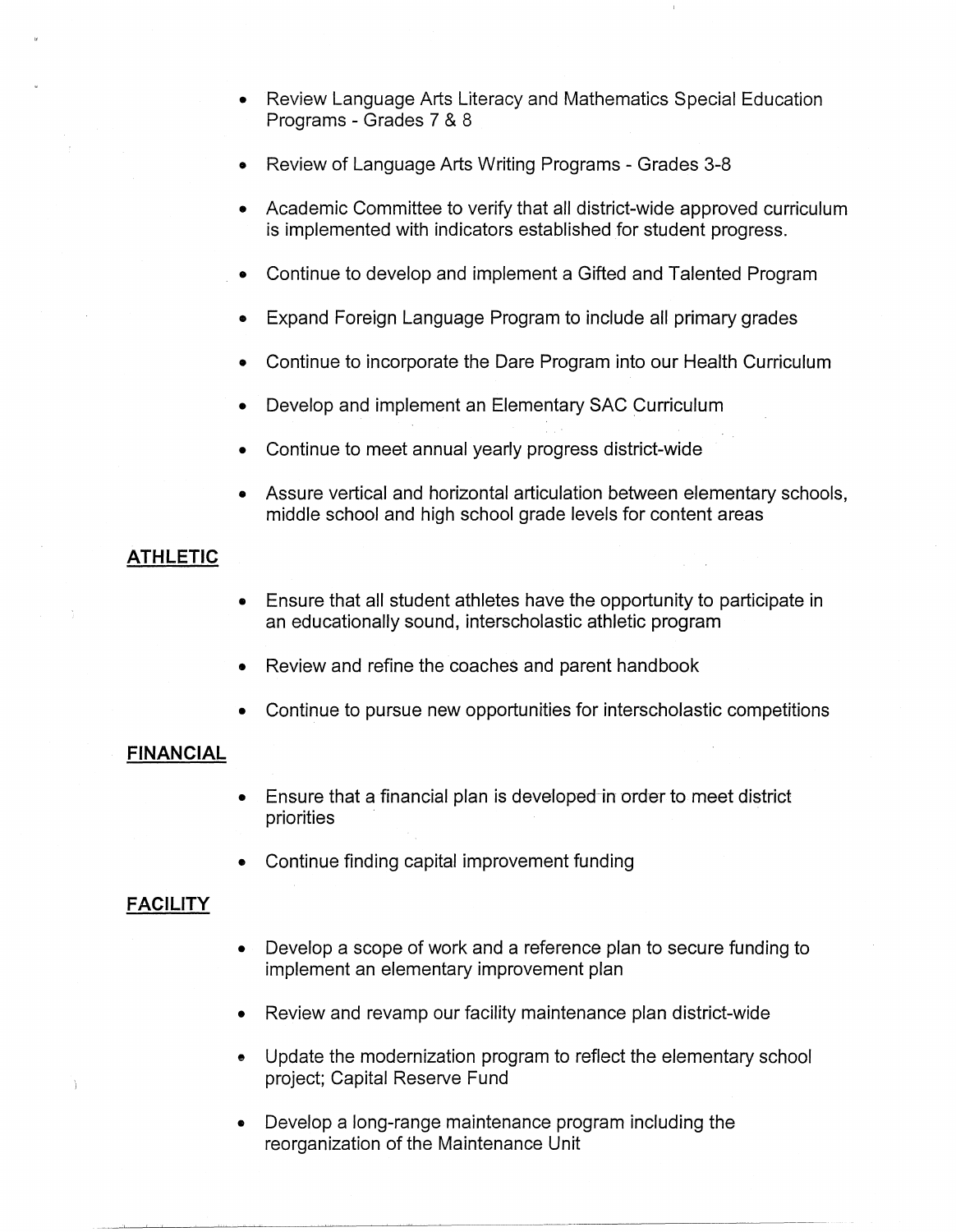# **PERSONNEL**

- Continue to review and revise district-wide job descriptions, create job descriptions where needed
- Review the necessity of non-instructional positions for efficiency

# **SAFETY**

- Provide educationally sound programs to ensure adequate safety measures are in place and all safety related curriculum is taught by certified instructors in their specialty field
- Review of disaster, readiness plan including contingency plan
- Continue Random Drug Testing Program

# **TECHNOLOGY**

- Implementation of District Technology Plan K-8
- Implementation of District Technology Mapping Grades 7-12
- Implementation of Technology Education Curriculum K-8
- Provide an opportunity for students taking the Middle School Technology Course to meet the Nutley High School Computer Application Requirement
- Increase the infusion of technology into all elementary grades with indicators established for student progress

# **OTHER IMPORTANT CURRICULUM RELATED ITEMS**

- In-service training for K-12 faculty in Language Arts Literacy, Mathematics, Science and Social Studies
- In-service training for K-12 faculty in Instructional Theory into Practice(ITIP)
- In-service training for K-12 staff in technology integrations and web-site development
- In-service training of K-12 staff in I & RS (Intervention and Referral Services) and 504's
- In-service training for Affirmative Action Policies
- In-service training in Harassment, Intimidation and Bullying
- In-service training in Character Education Program